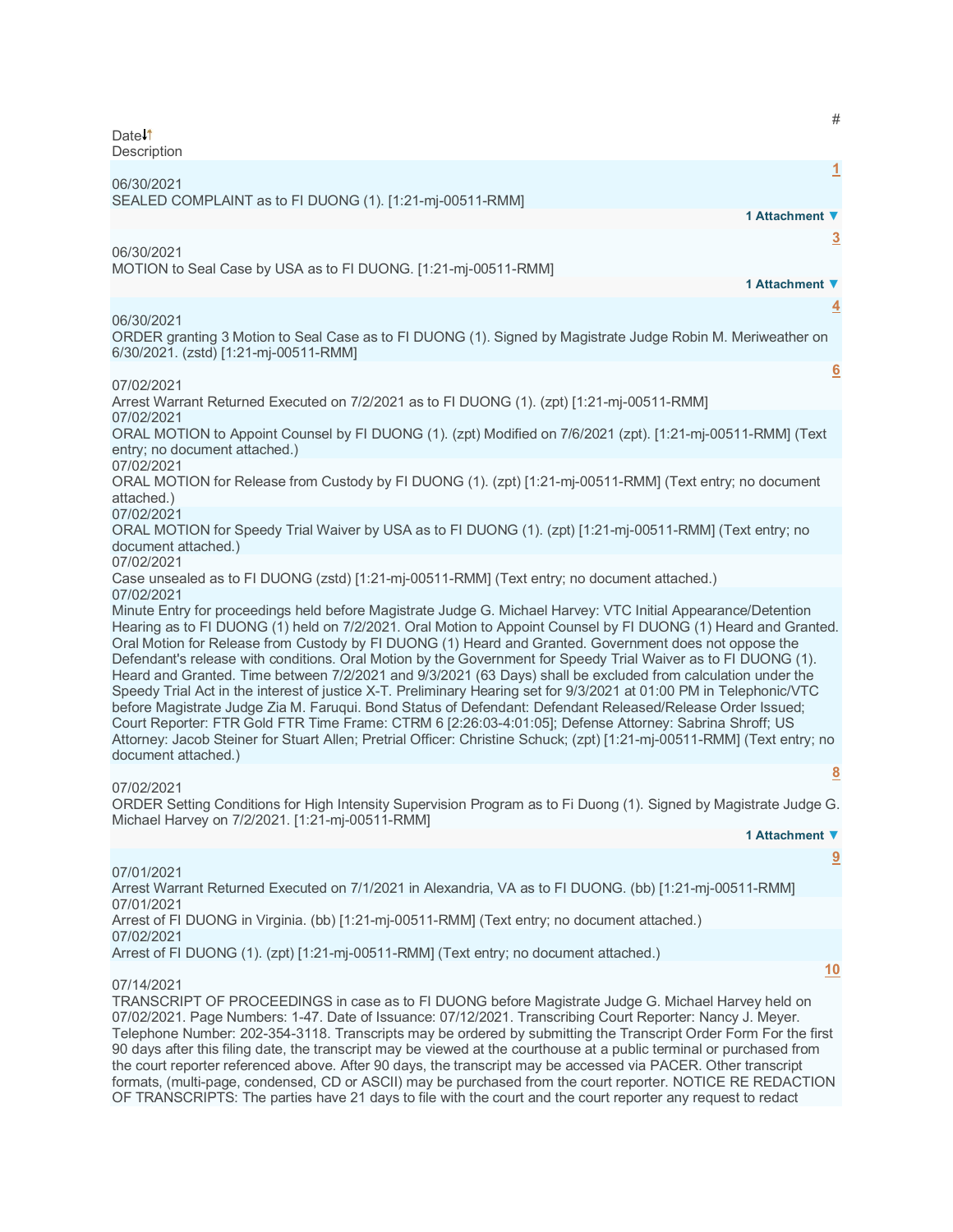personal identifiers from this transcript. If no such requests are filed, the transcript will be made available to the public via PACER without redaction after 90 days. The policy, which includes the five personal identifiers specifically covered, is located on our website at www.dcd.uscourts.gov. Redaction Request due 8/4/2021. Redacted Transcript Deadline set for 8/14/2021. Release of Transcript Restriction set for 10/12/2021. [1:21-mj-00511-RMM] **[11](javascript:void(0))** 08/25/2021 INDICTMENT as to FI DUONG (1) count(s) 1, 2, 3, 4, 5. (zhsj) **[14](javascript:void(0))** 09/07/2021 NOTICE Regarding Status of Discovery as of July 12, 2021 by USA as to FI DUONG **1 Attachment ▼ [15](javascript:void(0))** 09/07/2021 NOTICE Regarding Status of Discovery as of August 23, 2021 by USA as to FI DUONG 09/08/2021 MINUTE ORDER as to FI DUONG: Arraignment/Status Conference set for 9/9/2021 at 2:00 PM before Judge Paul L. Friedman via Zoom Video. Parties appearing in this case will receive a zoom invitation prior to the scheduled hearing. (Signed by Judge Paul L. Friedman on 9/8/2021). (Text entry; no document attached.) 09/08/2021 MINUTE ORDER as to FI DUONG: Arraignment/Status conference currently scheduled for 9/9/2021 is hereby VACATED due to counsel's unavailability. Counsel shall contact the court to reschedule this matter. (So Ordered Judge Paul L. Friedman on 9/8/2021). (Text entry; no document attached.) 09/09/2021 MINUTE ORDER as to FI DUONG: Arraignment is reset for 9/17/2021 at 1:00 PM before Judge Paul L. Friedman via Zoom Video. Parties appearing in this case will receive a zoom invitation prior to the scheduled hearing. (Signed by Judge Paul L. Friedman on 9/9/2021). (Text entry; no document attached.) **[16](javascript:void(0))** 09/15/2021 NOTICE Regarding Status of Discovery by USA as to FI DUONG **[17](javascript:void(0))** 09/16/2021 Unopposed MOTION for Protective Order by USA as to FI DUONG. **1 Attachment ▼ [18](javascript:void(0))** 09/16/2021 ORDER as to FI DUONG (1)granting o17] the government's unopposed motion for protective Order. Signed by Judge Paul L. Friedman on September 16, 2021. 09/17/2021 Minute Entry for proceedings held before Judge Paul L. Friedman: Arraignment as to FI DUONG held on 9/17/2021. Defendant enters a plea of NOT GUILTY to counts 1, 2, 3, 4 and 5 of the Indictment filed on 8/25/2021. Government counsel requests to continue this action for a period of 60 days, and to exclude the speedy trial (nunc pro tunc) from 9/3/2021 until 12/7/2021. Defendant objects to the nunc pro tunc exclusion of speedy trial, and the parties shall file information on this issue for the court's review. The court concludes that speedy trial will be excluded (XT) from 9/17/2021 to 12/7/2021 in the interests of justice. Next Status Conference set for 12/7/2021 at 1:00 PM before Judge Paul L. Friedman via zoom video. Bond Status of Defendant: High Intensity Supervison (with consent to appear by video); Court Reporter: Lisa Edwards; Defense Attorney: Sabrina Shroff; US Attorney: Stuart Allen; (Text entry; no document attached.) 09/17/2021 MINUTE ORDER as to FI DUONG: Pursuant to the Due Process Protections Act, the Court orders that all government counsel shall review their disclosure obligations under Brady v. Maryland, 373 U.S. 83 (1963), and its progeny, as set forth in Local Criminal Rule 5.1, and comply with those provisions. The failure to comply could result in dismissal of the indictment or information, dismissal of individual charges, exclusion of government evidence or witnesses, continuances, Bar discipline, or any other remedy that is just under the circumstances. (So Ordered Judge Paul L. Friedman on 9/17/2021). (Text entry; no document attached.) **[19](javascript:void(0))** 09/22/2021 NOTICE re Exclusion of Time Under Speedy Trial Act Nunc Pro Tunc by USA as to FI DUONG **[20](javascript:void(0))** 10/22/2021 NOTICE Regarding Status of Discovery by USA as to FI DUONG **[21](javascript:void(0))** 11/02/2021